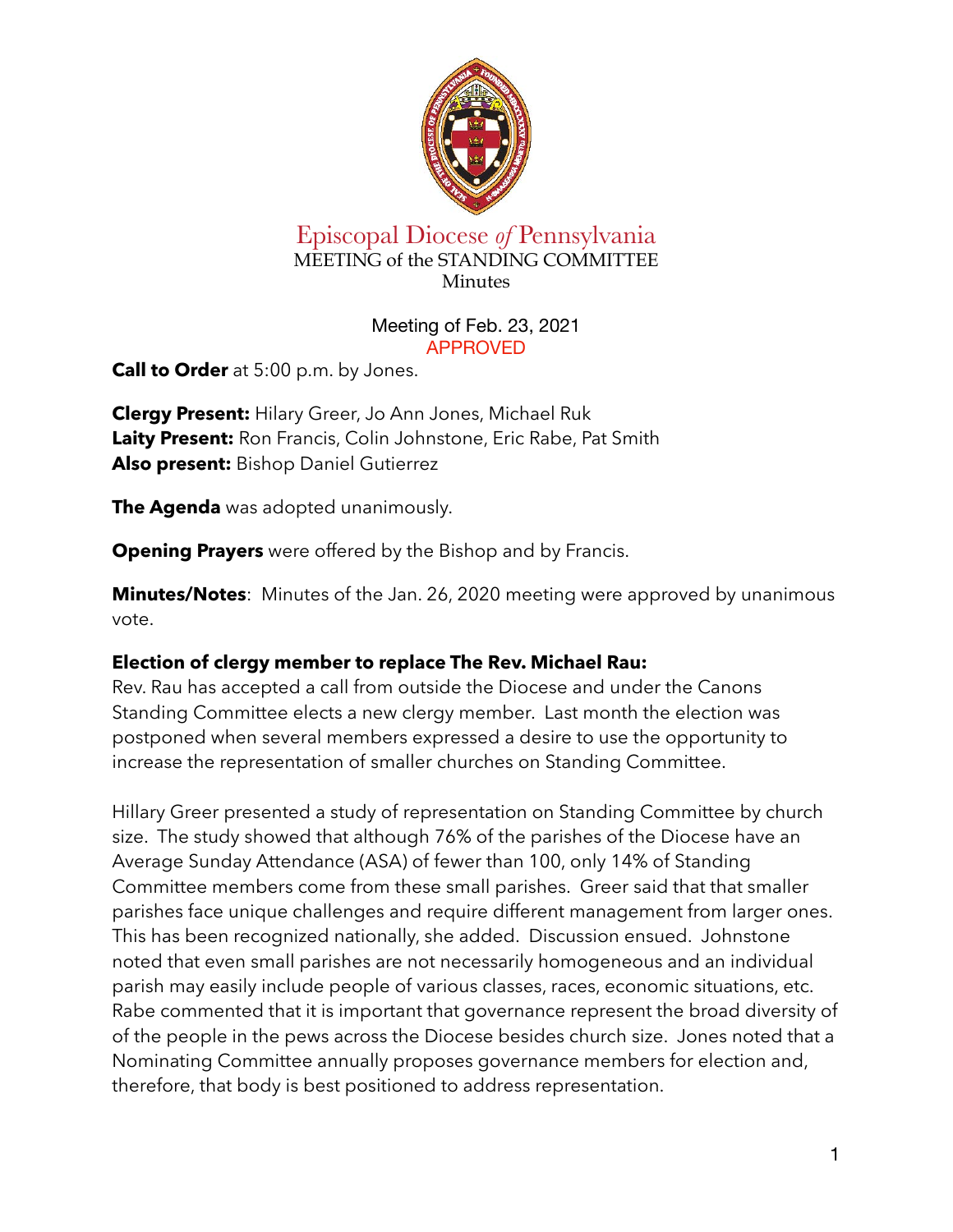After discussion, Ron Francis nominated The Rev. Jill LaRoche-Wikel, of St. John's Concord to serve out the remainder of the term of Rev. Rau that expires in November 2021. Rev. Wikel has served 17 years in the Diocese. Francis said that Wikel served in a parish with an ASA of 50 before being called to St. John's which has an ASA of about 100. Francis and Greer believe that Wikel will seek nomination to Standing Committee at the next Convention.

Jo Ann Jones nominated the Rev. Sean Mullen, St. Mark's, Locust St., a former member of Standing Committee to fill the unexpired Rau term.

Rev. Wikel was elected by secret ballot.

### **Interview of The Rev. Jeremiah Musterd**

Deacon Jeremiah Musterd is a candidate for the priesthood. Related paperwork has been circulated. Jeremiah is a serving as an interim Deacon-in-charge, St. Pauls, Oaks. He conducted Christmas services and has been holding Sunday services via Facebook Live. He has conducted two funerals. He reported that the parish is reconnecting with the Diocese, and expects a visit from the Bishop and also to attend the next Diocese Convention. Jeremiah hopes to be ordained at the parish.

It was **moved and seconded** that Standing Committee consent to the ordination of Jeremiah Musterd to the priesthood. **Approved unanimously.**

# **Bishop's Report :**

- **•** Canon Arlette Joseph's husband died on Feb. 17, 2021. Canon Joseph is in the prayers of all.
- **•** Thirty Churches have expressed interest in using the media facility being developed at Diocesan Center in Norristown. The Board of Trustees has allocated funds for the media center construction and for technology grants to parishes. Grants of up to \$2500 will be available to support improved Internet access or needed equipment.
- **•** Bishop plans to prepare videos focusing on individual churches of the Diocese. Recording will begin within the next few weeks.
- **•** Clergy and staff COVID-19 vaccinations are scheduled for the next several weeks.
- **•** Churches are moving to adopt new protocols from the Diocese that allow in-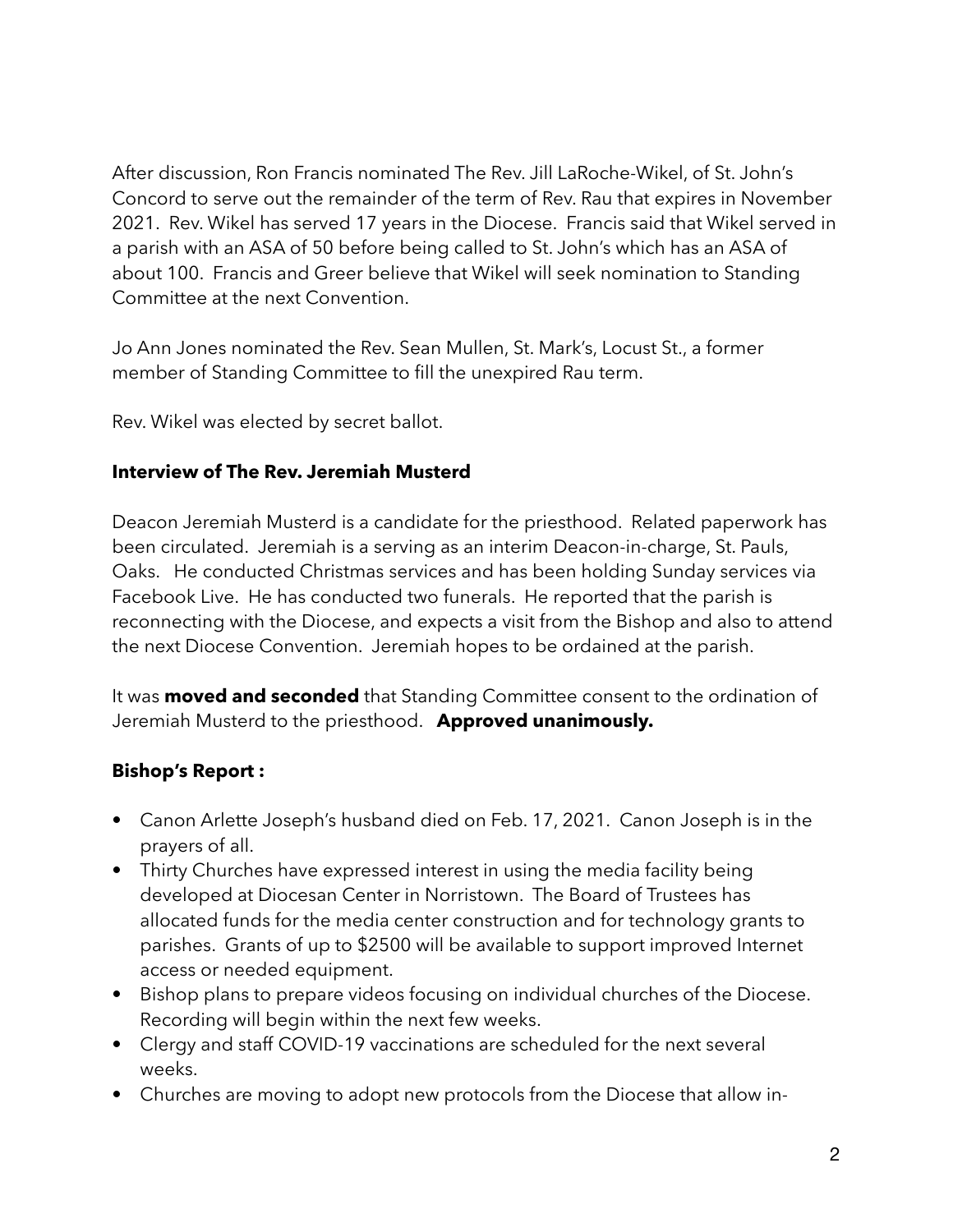person worship services as COVID-19 statistics improve in Southeastern Pennsylvania.

- **•** Our endowment is growing with the recent strong performance of financial markets, and the Diocese is financially secure.
- **•** The Diocese plans to broadcast Easter and Pentecost services via commercial television (CBS, Philadelphia).
- **•** An annual report of activity and accomplishments in the Diocese will be published.
- **•** Listening sessions are planned for parishes beginning this winter and spring.
- **•** Budget meetings will begin in May.
- **•** The Church of the Crucifixion is reopening. Funds are being raised to make building repairs. A feeding program is serving about 400 meals per week at the church.
- **•** The Diocese plans a book on Blessed Absalom Jones and a statue of Jones at the African Episcopal Church of St. Thomas to commemorate his life and work.
- **•** The Loving Presence program on anti-racism will be held in the Diocese over the next several years.
- **•** Bishop plans Evensong services that will be recorded and broadcast.

**Chancellor's Report:** The Chancellor could not attend and there was no report.

**Communications:** None

**Old Business:** None

#### **New Business:**

• **Church of the Holy Spirit, Approval of Easement**: The church seeks permission to grant a trail easement through church property. The easement has been requested by the local government in conjunction with approval of a building project at the Church. The Property and Finance committees recommend approval. A motion to approve the easement was **made and seconded** (Smith/Francis) and was **unanimously approved**.

# **Diocesan Commission/Committee Reports** (as necessary)

- Commission on Ministry: No report
- Episcopal Elections: No elections.